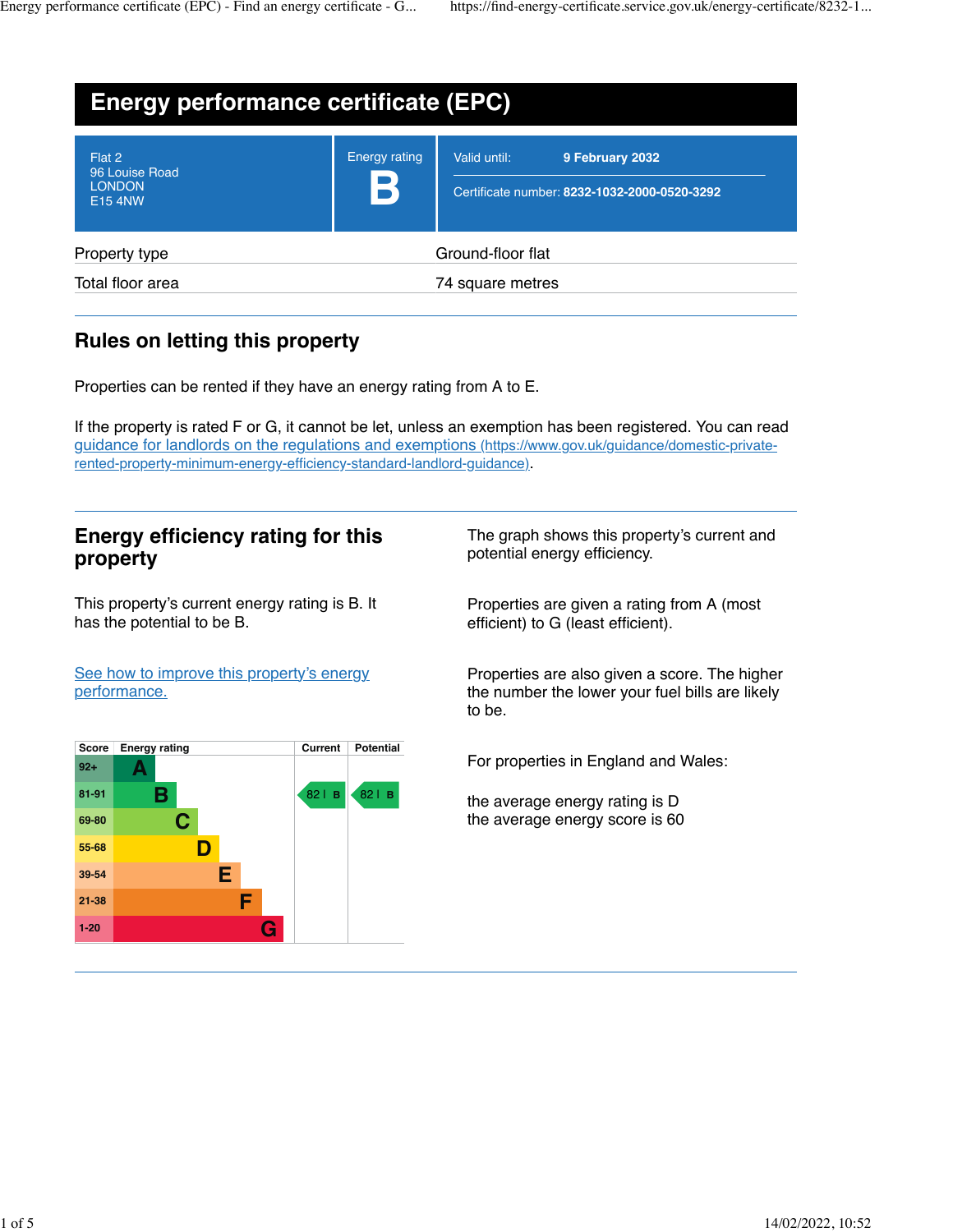# **Breakdown of property's energy performance**

This section shows the energy performance for features of this property. The assessment does not consider the condition of a feature and how well it is working.

Each feature is assessed as one of the following:

- very good (most efficient)
- good
- average
- poor
- very poor (least efficient)

When the description says "assumed", it means that the feature could not be inspected and an assumption has been made based on the property's age and type.

| <b>Feature</b>       | <b>Description</b>                                                | Rating    |
|----------------------|-------------------------------------------------------------------|-----------|
| Walls                | Average thermal transmittance 0.24 W/m <sup>2</sup> K             | Very good |
| Roof                 | Average thermal transmittance 0.19 W/m <sup>2</sup> K             | Good      |
| Floor                | Average thermal transmittance 0.17 W/m <sup>2</sup> K             | Very good |
| Windows              | High performance glazing                                          | Very good |
| Main heating         | Boiler and radiators, mains gas                                   | Good      |
| Main heating control | Time and temperature zone control                                 | Very good |
| Hot water            | From main system                                                  | Good      |
| Lighting             | Low energy lighting in all fixed outlets                          | Very good |
| Air tightness        | Air permeability 2.9 m <sup>3</sup> /h.m <sup>2</sup> (as tested) | Very good |
| Secondary heating    | None                                                              | N/A       |

#### **Primary energy use**

The primary energy use for this property per year is 93 kilowatt hours per square metre (kWh/m2).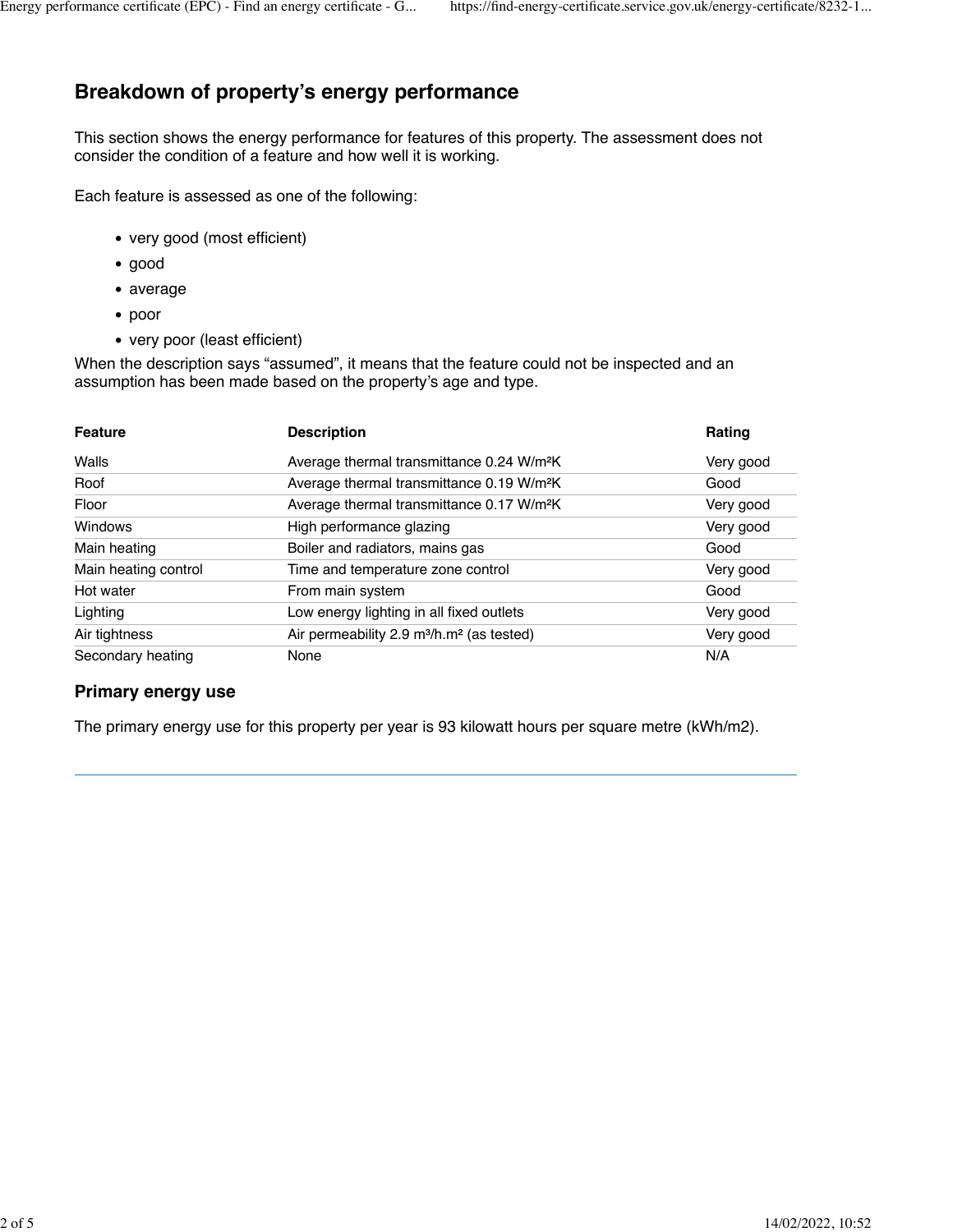### **Environmental impact of this property**

This property's current environmental impact rating is B. It has the potential to be B.

Properties are rated in a scale from A to G based on how much carbon dioxide (CO2) they produce.

Properties with an A rating produce less CO2 than G rated properties.

| An average household<br>produces        | 6 tonnes of CO2   |
|-----------------------------------------|-------------------|
| This property produces                  | 1.2 tonnes of CO2 |
| This property's<br>potential production | 1.2 tonnes of CO2 |

By making the [recommended changes,](https://find-energy-certificate.service.gov.uk/energy-certificate/8232-1032-2000-0520-3292?print=true#recommendations) you could reduce this property's CO2 emissions by 0.0 tonnes per year. This will help to protect the environment.

Environmental impact ratings are based on assumptions about average occupancy and energy use. They may not reflect how energy is consumed by the people living at the property.

## **How to improve this property's energy performance**

The assessor did not make any recommendations for this property.

[Simple Energy Advice has guidance on improving a property's energy use.](https://www.simpleenergyadvice.org.uk/) [\(https://www.simpleenergyadvice.org.uk/\)](https://www.simpleenergyadvice.org.uk/)

### **Paying for energy improvements**

[Find energy grants and ways to save energy in your home. \(https://www.gov.uk/improve-energy-efficiency\)](https://www.gov.uk/improve-energy-efficiency)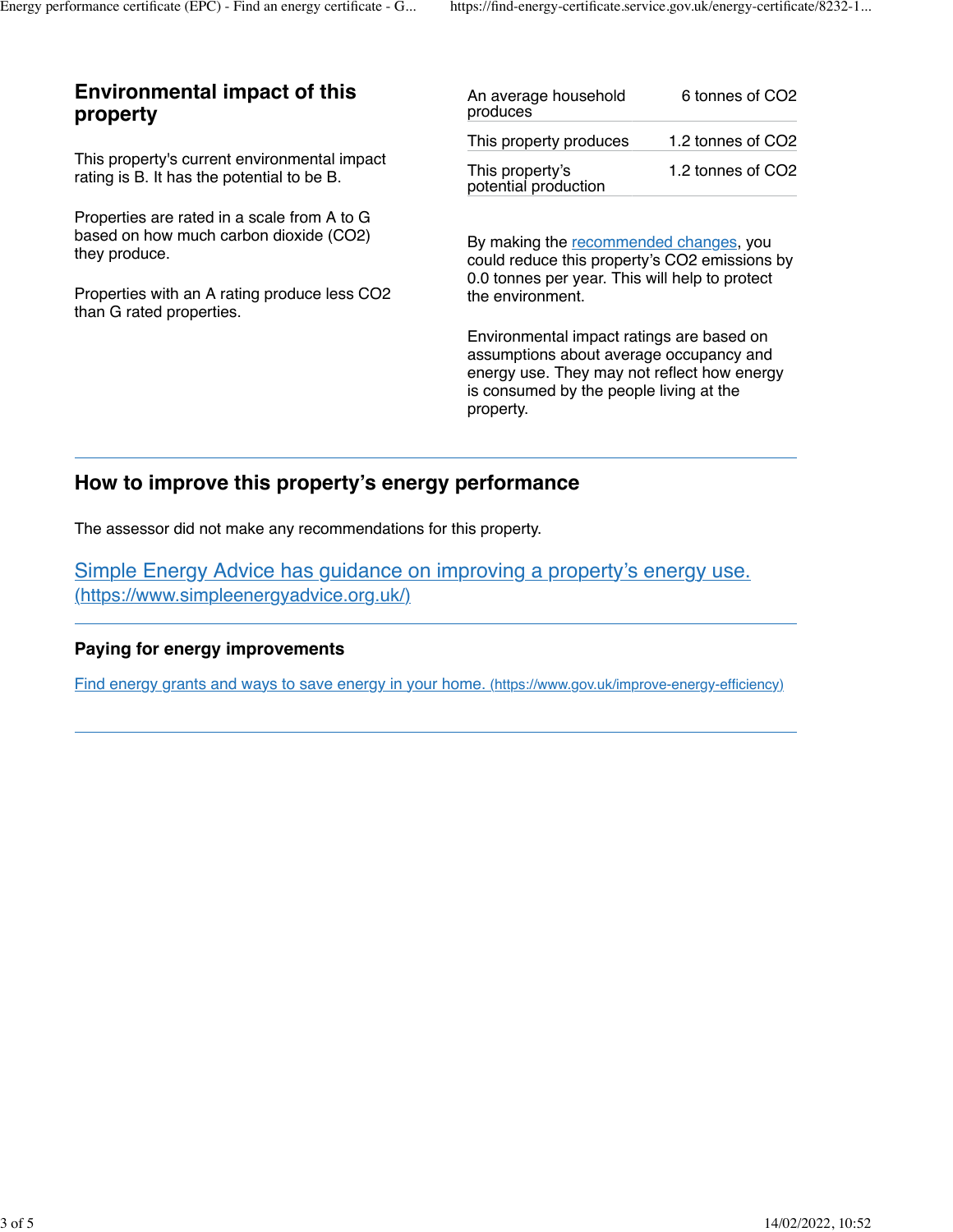### **Estimated energy use and potential savings**

| <b>Estimated yearly</b> | £342 |
|-------------------------|------|
| energy cost for this    |      |
| property                |      |
| Potential saving        | £Ο   |

The estimated cost shows how much the average household would spend in this property for heating, lighting and hot water. It is not based on how energy is used by the people living at the property.

The estimated saving is based on making all of the recommendations in [how to improve this](https://find-energy-certificate.service.gov.uk/energy-certificate/8232-1032-2000-0520-3292?print=true#recommendations) [property's energy performance](https://find-energy-certificate.service.gov.uk/energy-certificate/8232-1032-2000-0520-3292?print=true#recommendations).

For advice on how to reduce your energy bills visit [Simple Energy Advice](https://www.simpleenergyadvice.org.uk/) [\(https://www.simpleenergyadvice.org.uk/\).](https://www.simpleenergyadvice.org.uk/)

### **Heating use in this property**

Heating a property usually makes up the majority of energy costs.

#### **Estimated energy used to heat this property**

| Space heating | 2042 kWh per year |
|---------------|-------------------|
| Water heating | 1947 kWh per year |

#### **Potential energy savings by installing insulation**

The assessor did not find any opportunities to save energy by installing insulation in this property.

You might be able to receive [Renewable Heat](https://www.gov.uk/domestic-renewable-heat-incentive) [Incentive payments \(https://www.gov.uk/domestic](https://www.gov.uk/domestic-renewable-heat-incentive)[renewable-heat-incentive\).](https://www.gov.uk/domestic-renewable-heat-incentive) This will help to reduce carbon emissions by replacing your existing heating system with one that generates renewable heat. The estimated energy required for space and water heating will form the basis of the payments.